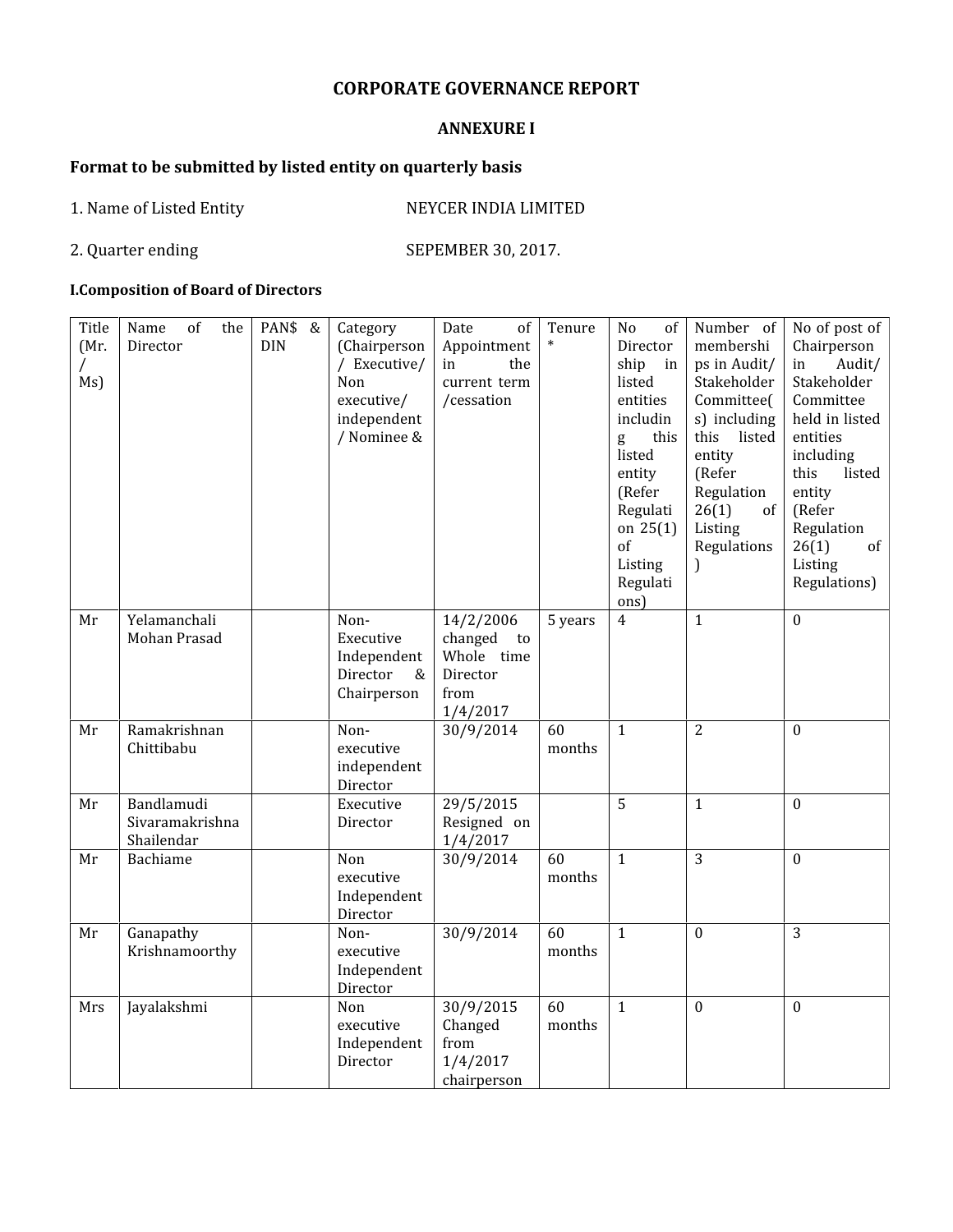Category of directors means executive/non-executive/independent/Nominee. if a director fits into more than one category write all categories separating them with hyphen

\* to be filled only for Independent Director. Tenure would mean total period from which Independent director is serving on Board of directors of the listed entity in continuity without any cooling off period.

### **II. Composition of Committees**

| <b>Name of Committee</b>                           | of<br>Committee<br><b>Name</b> | (Chairperson/<br>Category                           |  |
|----------------------------------------------------|--------------------------------|-----------------------------------------------------|--|
|                                                    | members                        | Executive/ Non executive/<br>independent/nominee) & |  |
| 1. Audit Committee                                 | Ganapathy Krishnamoorthy       | Chairman                                            |  |
|                                                    | Bachiame                       | Member                                              |  |
|                                                    | Ramakrishnan Chittibabu        | Member                                              |  |
|                                                    | Y Mohan Prasad                 | Member                                              |  |
| 2. Nomination<br>&                                 | Ganapathy Krishnamoorthy       | Chairman                                            |  |
| Remuneration Committee<br>$\overline{\phantom{0}}$ | Bachiame                       | Member                                              |  |
| reconstituted                                      | Ramakrishnan Chittibabu        | Member                                              |  |
|                                                    | Y Mohan prasad                 | Member                                              |  |
| 3.Risk<br>Management                               | <b>NA</b>                      | NA                                                  |  |
| Committee (if applicable)                          |                                |                                                     |  |
| 4.Stakeholders Relationship                        | Ganapathy Krishnamoorthy       | Chairperson                                         |  |
| Committee - reconstituted                          | Bachiame                       | Member                                              |  |
|                                                    | Ramakrishnan Chittibabu        | Member                                              |  |
|                                                    | Y Mohan prasad                 | Member                                              |  |

### **III. Meeting of Board of Directors**

| Date(s) of Meeting (if any)<br>in the previous quarter | Date(s) of Meeting (if any)   Maximum gap<br>in the relevant quarter | between<br>any two consecutive (in<br>number of days) meeting |
|--------------------------------------------------------|----------------------------------------------------------------------|---------------------------------------------------------------|
| 30th May 2017                                          | $23$ <sup>rd</sup> August 2017                                       | 94                                                            |

#### **IV. Meeting of Committees**

| Date(s) of meeting of $\vert$<br>the committee in the<br>relevant quarter | Whether<br>requirement<br>оf<br>Quorum<br>met<br>(details) | Date(s) of meeting of $\vert$<br>the committee in the<br>previous quarter | <b>Maximum</b><br>gap<br>between<br>two<br>anv<br>consecutive<br>meet1ings in number<br>of days* |
|---------------------------------------------------------------------------|------------------------------------------------------------|---------------------------------------------------------------------------|--------------------------------------------------------------------------------------------------|
| <b>Audit Committee</b><br>23rd August 2017                                | Yes.<br>All 3 directors were<br>present                    | 30th May 2017                                                             | 94                                                                                               |